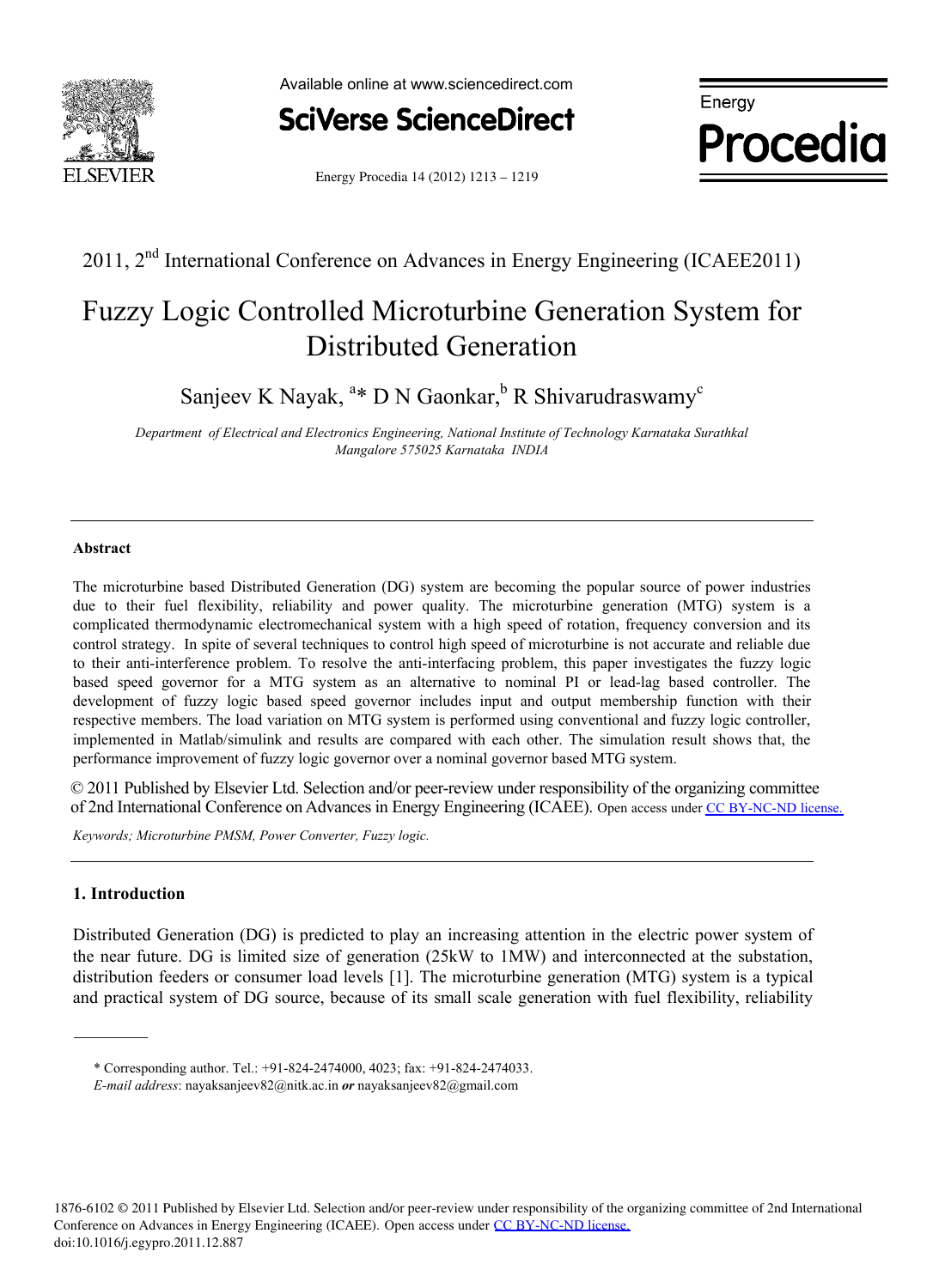and power quality. It has been applied in various fields, such as peak power saving, co-generation, remote and premium power applications [2]. The MTG system composed of microturbine as a prime mover, permanent magnet synchronous machine (PMSM), power interfacing circuit for frequency conversion between generation and load. A microturbine is thermodynamically complex mechanical system cannot be modelled accurately and it is difficult to control the speed [2]. A microturbine is integrated with PMSM produces high frequency AC power, where the operating speed ranges generally between 50,000 to 120,000 rpm. The power produced at the generator is around 1 k to 2 kHz of frequency, this high frequency AC power is converted to DC then inverted back to 50 or 60Hz AC power using suitable converter and inverter [3]. The nonlinear controlled methods based on model cannot solves the various control problem on MTG system, some advance control methodas have been applied such as incremental fuzzy PI controller, fuzzy PID controller and neural network controllers. Controlled algorithm based on fuzzy logic have been implemented in many processes the application of such control techniques has been motivated by the following reasons, 1) it improves the robustness over a conventional linear control algorithm, 2) Simplified control design for difficult system model 3) Simplified implementation[4]. This paper presents a fuzzy logic controlled speed governor in place of conventional transfer function governor of a microturbine. The load variation on the MTG system is made to obtain the performance of microturbine used as MTG system.

#### *1.1 Microturbine*

Microturbines are smaller version of heavy duty gas turbines compact in size and components like compressor, heat exchanger, burner and turbine. Basically there are two types of microturbines, classified based on construction and location of its components. One is a high speed single shaft design with compressor and the turbines are mounted on the same shaft usually the PMSM is use to generate the electrical power. Another is split shaft design that uses a power turbine rotating at 3600 rpm and a conventional generator (usually induction generator or synchronous generator) connected via a gearbox [6]. The microturbine system presented in this paper is based on gas turbine model presented by W I Rowen[5] which was successfully adopter as microturbine generation(MTG) system by Huang Wei[6] connected in parallel to the microgrid, and used as DG system by Gaonkar[7] and Guda S R[8] in isolated mode. The turbine model was proposed by W I Rowen[5] is to be adopted as single shaft microturbine with fuzzy logic speed governor implemented in MATLAB/Simulink is shown in Fig.1, and the same is used as prime mover for the MTG with PMSM and power electronics circuit interfacing system shown in Fig.2.



The linear pattern is utilizes as generator model applicable for transient analysis and the model comprises temperature controller, fuel control, turbine dynamics, speed governor and acceleration controller blocks [7]. The speed governor for a microturbine can be divided into droop regulation and non-drop regulation, which is utilized and designed for the purpose of adopting the requirement of different load characteristics.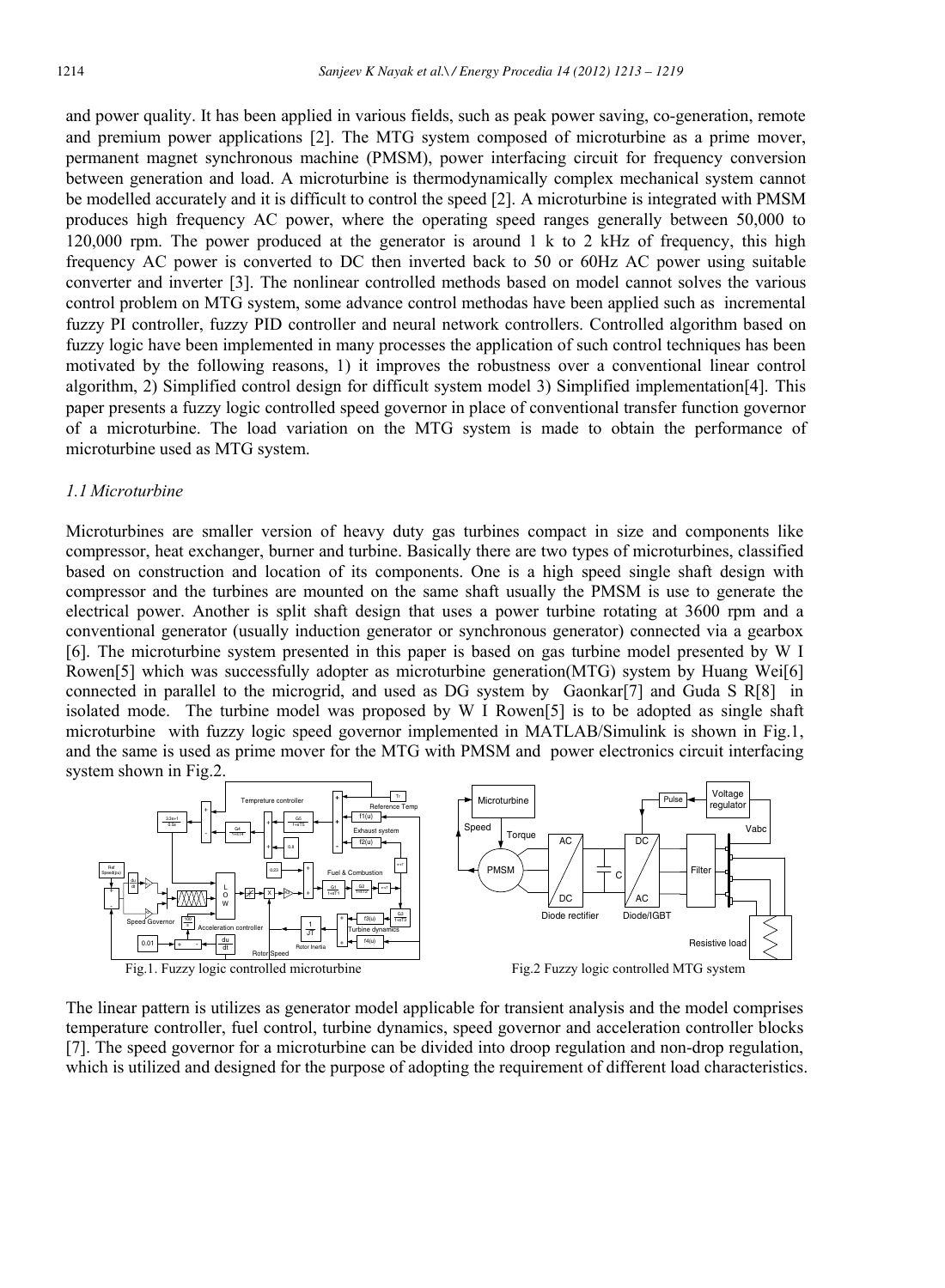Speed controller is usually modelled using lead-lag transfer function or by PID controller. In this work a fuzzy logic based governor has been used as speed and change in speed are input member ship function, regulated speed as output membership function. The membership function can adjusted so that the governor can act with droop or as isochronous governor [7][8]. The fuel flow is controlled as a function of Vce are shown in a series of blocks including the valve position and flow dynamics, the output of low value selector (represented by Min in MATLAB/Simulink) is the lowest of the three inputs and results in the amount of fuel to the compressor-turbine, and Vce represents the final amount of fuel demand for that particular operating point and is an input to the fuel system [6][8]. The slow dynamics performance of the MTG system is focused here based on the simplified model is built in with an assumption, i.e. MTG system is operating under normal condition by neglecting the fast dynamics of microturbine (start up, shut down, internal faults, sudden loss of power etc). In addition to that the proposed model employees per unit system to represents the microturbine as its control system with expectation of temperature, each important control block is discussed as subsection in[7] [8]. The model presented in this paper is concentrates on slow dynamics of MTG system.

#### *1.2 Permanent Magnet Synchronous Machine (PMSM) and Power Electronics Interface Circuit.*

The MTG system uses high speed PMSM for conversation of mechanical energy to electrical energy. The model adopted for MTG system is, a two pole PMSM with a non-salient rotor. At 1600Hz frequency, the rated power generated by the machine is 60KW and its terminal line to line voltage is 480V. The electrical and mechanical component of the generator are represented by two second order state space models, meanwhile the DC field winding of the rotor is replaced by a permanent magnet, the main advantage of eliminating of field copper loss, a higher power density, lower rotor inertia, and roughed in construction of the rotor. The analyses of PMSM by dq0 axis for a balanced dq axis equation are shown in [12], and the parameters of high speed PMSM are as per the Table.2.

The high frequency AC power generated by the PMSM is rectified to DC and then inverted back to 50 or 60Hz AC, after elimination of harmonics it is feed to the general use. The power conditioning is the critical component in a single shaft microturbine MTG system, especially in matching turbine output to the required load [7]. The power conditioning circuit consists of three phase simple diode bridge rectifier, voltage source inverter (VSI) and inductance, capacitance (LC) filter. The IGBT inverter uses pulse width modulation (PWM) at carrier frequency of 2000 Hz and sampling time of 2 $\mu$ s, the filtered DC voltage is applied to an IGBT two level inverter generating 50Hz, and control scheme are regulated at 480 V rms.



The load voltage is regulated at 1 pu by a PI voltage regulator using abc to dq and dq to abc transformation. The output of voltage regulator is a vector containing the three modulating signals used by the PWM generator to generate six IGBT pulses. The discrete three phase PWM pulse generator is available in the discrete block library of Matlab/Simulink.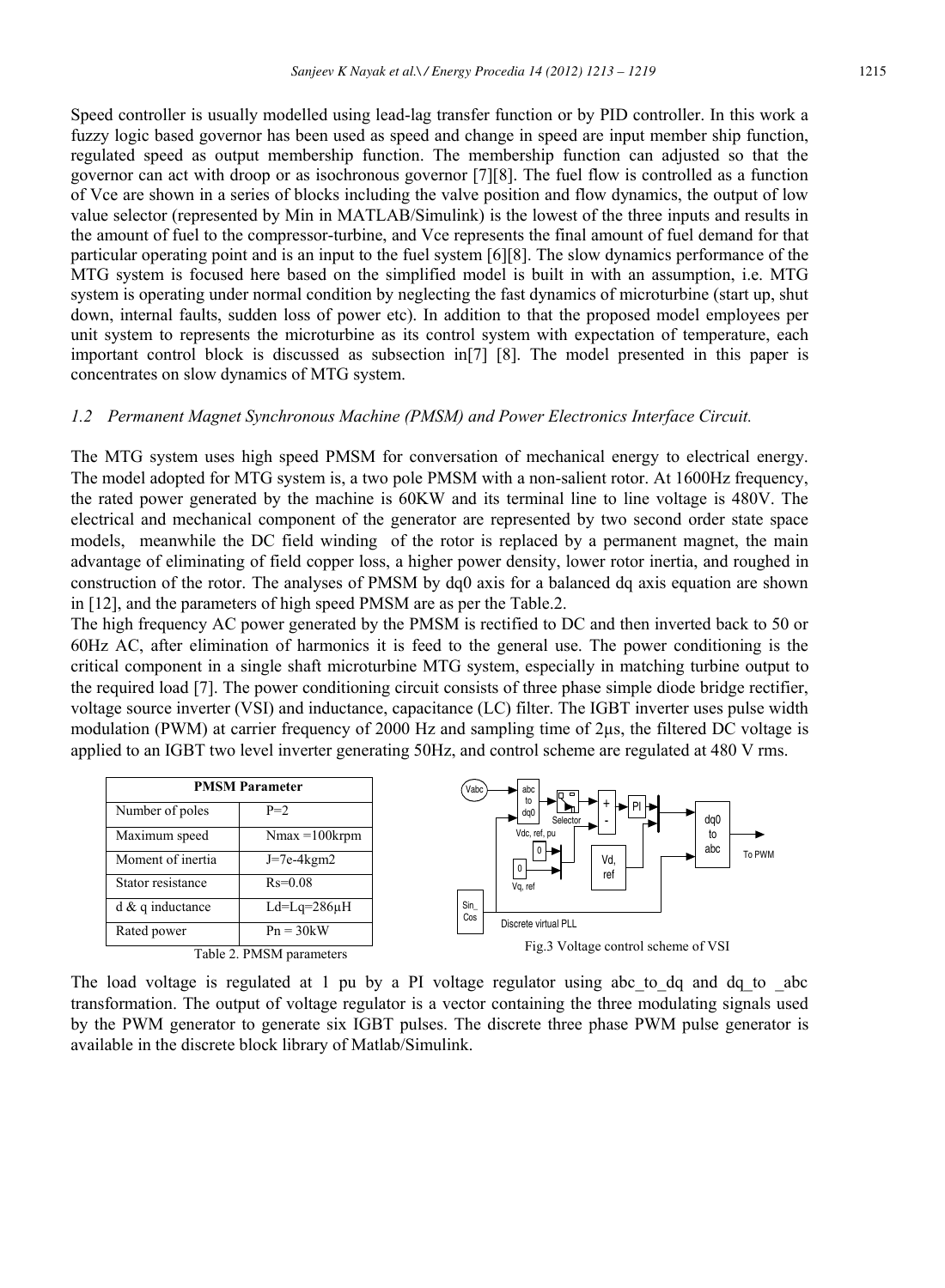#### **2. Fuzzy logic**

Fuzzy logic controller is rule based controller where a set of rules represents a control decision mechanism to correct the effect of certain cause used for generation systems. In fuzzy logic, the linguistic variables are expressed by fuzzy sets defined on their respective universe discourse, to overcome the difficulties of soft controlling fuzzy logic found to be effective alternating to conventional control techniques[9]-[10]. The configuration of fuzzy logic based system into four parts they are,

• Fuzzification, Knowledge Base, Interface Mechanism and Defuzzification.

The lead lag transfer function compensator is replaced by the equivalent fuzzy logic based speed governor, the design of PI-like fuzzy knowledge base controller works on the area control error (ACE) and change in area control error (∆ACE) is considered as input to the fuzzy logic controller. For the automatic generation control problem the input to fuzzy controller for ith area at a particular instant are ACEi(t) and  $\triangle$ ACEi(t). The input and output are transformed into linguistic variables as VHS: Very High Speed, HS: High Speed, NC: No Change, NS: Normal Speed, LS: Low Speed, VLS: Very Low Speed, LN: Large Negative, N: Negative, P: Positive, LP: Large Positive, VL: Very Low, L: Low, Z: Zero, H: High, VH: Very High- respectively. All the variables of ACE, ∆ACE and ∆U are considered in a symmetrical triangular membership function. The membership function of ACE over the operating range of minimum and maximum values of ACE is shown in Fig.4 (a)(b) and (c). The membership function would perform a mapping from the crisp values to a fuzzified value, One such particular crisp input ACE is converted to fuzzified value i.e. 0.8/VHS + 0.2/HS where 0.8 and 0.2 are membership grade membership function.



 Corresponding to the linguistics variables VHS and HS in fuzzy system a membership grades are zero for all other linguistic values except VHS and HS. Here the crisp value input to the system will be converted to fuzzified value considering several membership grades corresponding to each linguistic variable. Same way the other input of ∆ACE and ∆U are fuzzified. The output of the inference mechanism is a fuzzy value, and hence it is necessary to convert the fuzzy value to (crisp) real value sine, the physical process can't deal with fuzzy values. This operation which is inversely fuzzified is known as defuzzification. The well known centre of defuzzification method has been used for its simplicity. The major drawback of Mean of Maximum (MOM) method is that it does not use all the information converted by the fuzzy command and hence it becomes difficult in generating commands that run the system smoothly.

$$
\Delta U = \frac{\Sigma (Membership V_p * Output \text{ correspond ing } V_p)}{\Sigma (Membership \text{ of } V_p)} \qquad \Delta U = \frac{\Sigma \mu j * U_j}{\Sigma \mu j}
$$

 $\Delta U$  is determined using the centre of gravity method  $\mu$  is the membership value of the lingivustic variables recommending the fuzzy control action, Uj is the precise numerical value corresponding to the fuzzy control action. The ∆U obtained from (9) is added with the existing previous signal to obtain the actual output signal U which is given to the microturbine [11].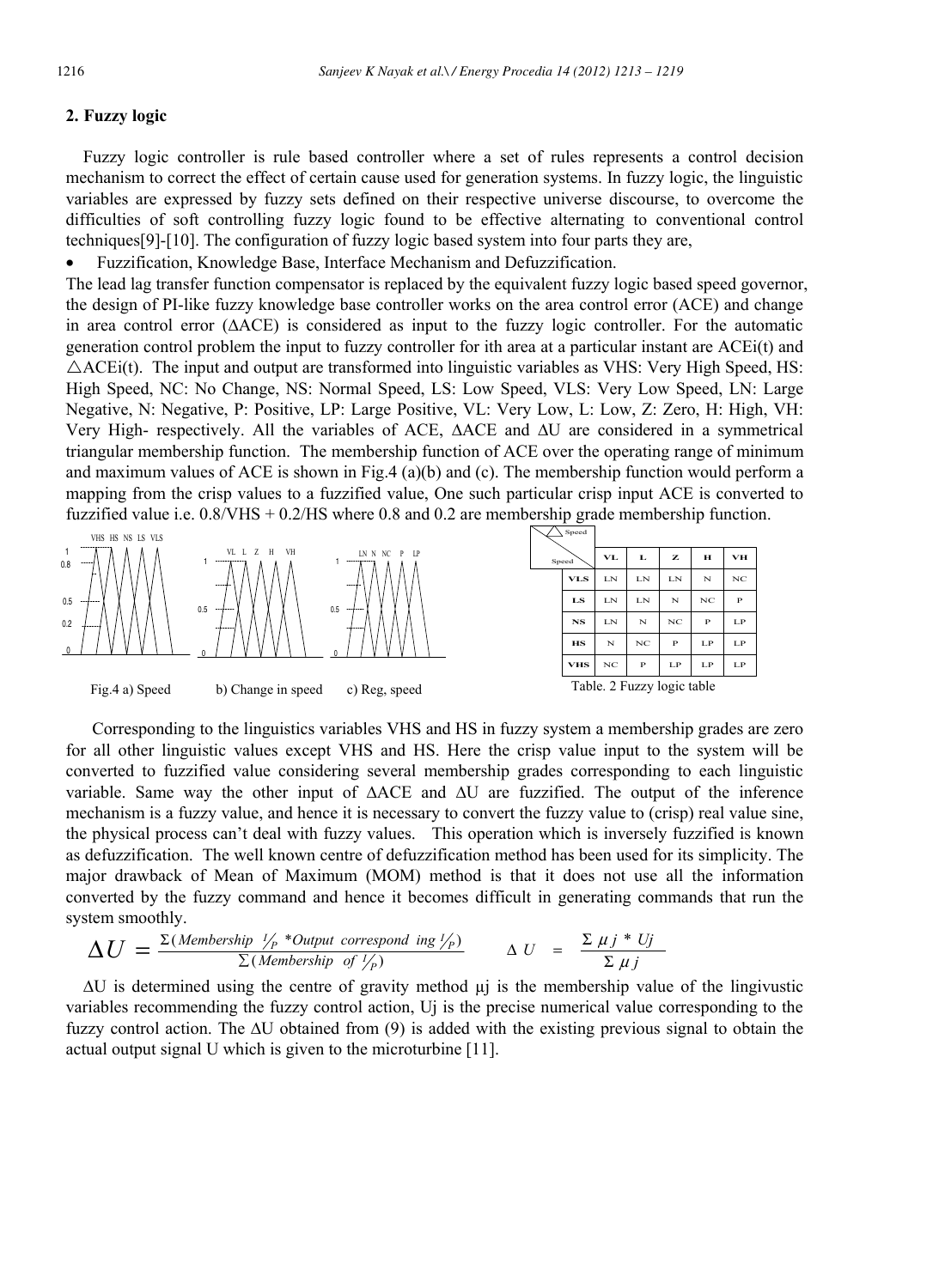#### **3. Results and discussion**

The MTG system is simulated using both conventional and fuzzy logic governor microturbine. Initially the MTG system is driving a 10kW, 380 volts electrical load. Due to the small inertia and damping in the microturbine without considering the complex and non-linear start-up processes, the stable operation cannot be considered for first 25 seconds. Based on this consideration dynamic simulations have been performed to evaluate the response of the MTG system. Initially the fuel demand is 0.58 pu for 10kW load. At t=30 secs the load is increased to 10kW and the fuel demand is increased to 0.75 pu. Again at t=60 secs a 10 kW load is increased and the fuel demand is also increase as shown in Fig.5 (a). The shaft torque varies as the load varies on MTG system, this variation in the torque at interval of t=30, 60 and 90 secs is shown in Fig.5 (b). The speed and torque are inversely proportional to each other, hence the decreasing and increasing in the speed at  $t=30$ , 90 secs and  $t=90$  secs respectively as shown in Fig.5(c). The power developed in the turbine is also proportional to the demand power, the turbine power varies as the demand power varies as shown in Fig.5 (d).



Fig. 5(a) Fuel demand in pu, (b) Shaft torque in pu, (c) Turbine speed in pu, (d) Turbine power in pu, (e) DC link voltage in volts, (f) DC link voltage at t=30sec,(g) DC link voltage at 60sec, (h) DC link voltage at 90sec,(i) Load voltage Vac (j) Sinusoidal voltage in volts, (k) Load current in amps, (l) Variation in load current.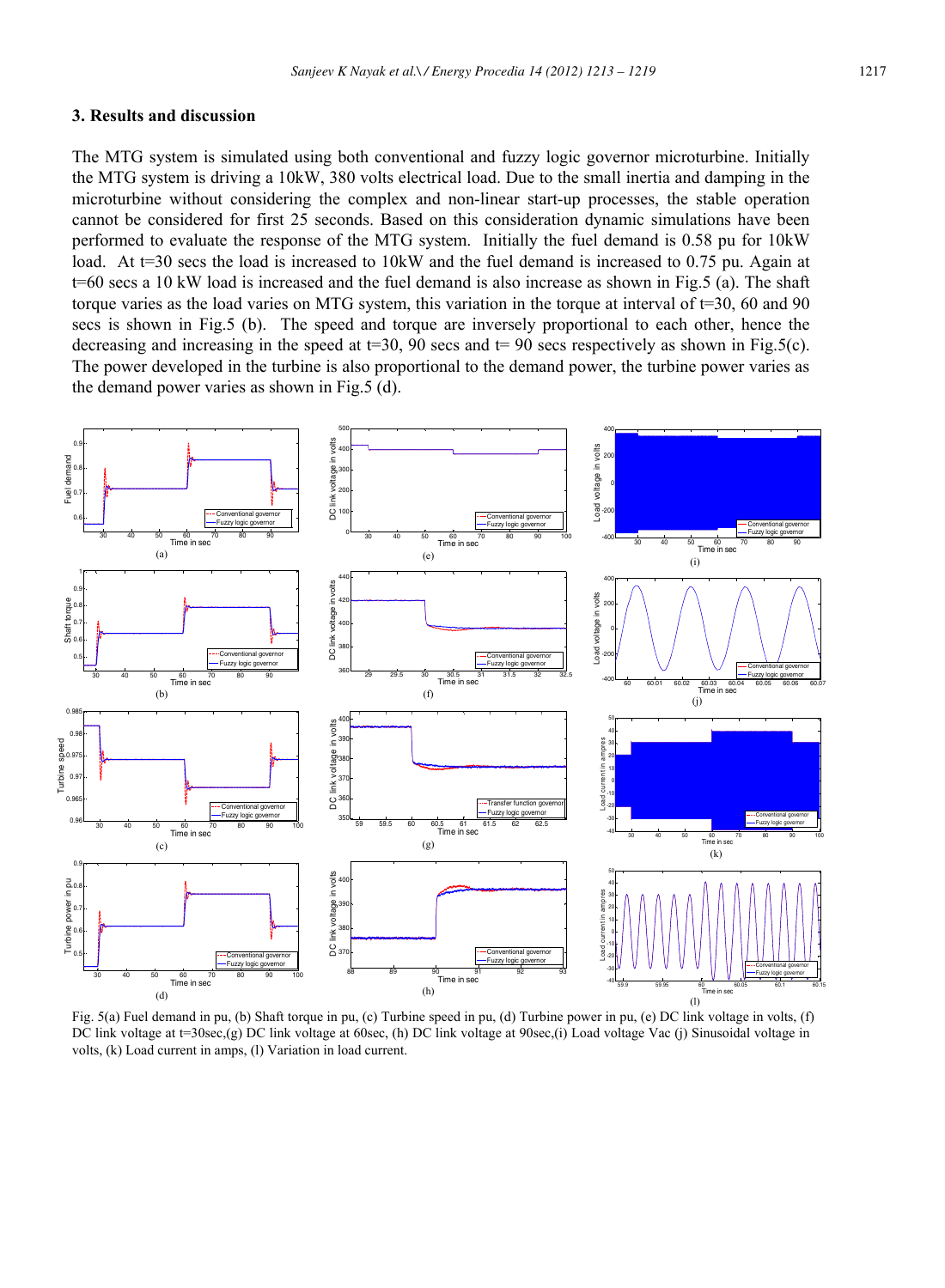The DC link voltage Vdc, varies as the load varies at internal of  $t = 30$ , 60 and 90 secs on the MTG system is shown in Fig.5 (e). The variation of DC link voltage at interval of t=30, 60 and 90 secs and comparison of governor performance are as shown in Figs.5(f),5(g) and 5(h) respectively. The variation of load AC voltage Vac with variation of load on the DG system is shown in Fig.5 (j) and the sinusoidal voltage is shown in Fig.5(j). The load current Iac is shown in Fig.5(k) and sinusoidal current waveform is shown in Fig.5(l). During every interval of load variation, there is a variation in demand power, i.e. at  $t=$ 30, 60 and 90 secs the transients are formed in case of conventional govern but are minimized in fuzzy logic governor. These transients are causing an effect of power quality in the electrical system. Thus these are minimized by using fuzzy logic based governor and power quality can be improved.

#### **Conclusion**

This paper replaces the conventional lead-lag governor by fuzzy logic governed for a microturbine and compares the performance of those two governors and conformed that the fuzzy logic governor is having less transients on each load variation on the microturbine based MTG system. Then fuzzy controlled microturbine is connected to MTG system via PMSM and power interfacing circuit to the load. The performance of fuzzy logic based governed MTG system is obtained and there is an improvement of the fuzzy controller is high robust against the interference. It is easy for non mathematical and engineering implementation. The simulation results are obtained in MATLAB/Simulink environment and shown that fuzzy controlled microturbine can ensure the desirable dynamic response of the MTG system and has ability of the anti-interfacing as a distributed generation system. The use of fuzzy logic based controller in the microturbine will have the positive impact on power quality in the electrical distribution system.

#### **References**

[1] P. P. Barker, and R. W. de Mello, Determining the impact of distributed generation on power systems: Part 1- Radial Distribution systems," in Proc. *IEEE Power Eng. Society. Summer Meeting,* vol. 3, 2000, pp.1645-1656.

[2] Shijie Yan and Xu Wang "Fuzzy Controlled with Tracking Differentiator for Microturbine" *Sixth international conference on fuzzy systems and Knowledge Discovery,FSKD-2009 Tianjin*, 14<sup>th</sup> -16<sup>th</sup> August 2009, pp. 97–101.

[3] A. Al-Hinai and A. Feliachi, "Dynamic model of microturbine used as a distributed generation" in Proc 34<sup>th</sup> *South Eastern Symposiums on system theory, Huntsville*, Alabama, 2002,pp.209-213.

[4] Jenica Ileana Corcau and Eleonor Stoenescu "Fuzzy logic controlled as power system stabilizer" *International Journal of Circuits, System and Signal Processing*, Vol.1, Issue.3, 2007, pp.266-273.

[5] W. I. Rowen, "Simplified Mathematical Representations of Heavy Duty Gas Turbines," *Journal of Engineering for Power, Trans. ASME,* vol. 105, no. 4, pp. 865-869, Oct, 1983.

[6] Hung Wei, Wu Ziping, Niu Ming, Zhang Jianhua, Guo Yuanbo and Wu Chong "Dynamic Modelling and Simulation of Microturbine Generation System for the parallel operation of microgrid" *International Conference on Sustainable Power Generation and Supply, 2009* SUPERGEN-09, Nanjing, 6<sup>th</sup> -7<sup>th</sup> April 2009, pp.1-8.

[7] D. N. Gaonkar and R N Patel "Modeling and Simulation of Microturbine Based Distributed Generation System" *IEEE Power India Conference 2006*, New Delhi, 5<sup>th</sup> June 2006. pp.05.

[8] S. R. Guda. C .Wang and M H. Neherir, "Modeling of Microturbine Power Generation Systems" *Electric Power Components and systems,*1532-5016, Vol.34, Issue.9,pp.1027-1041,2006.

[9] U. Yolac and T Yalcinoz "Comparison of fuzzy logic and PID controller for TCSC using MatLab" *39th IEEE International Conference on Power Engineering,* Vol.1,2004,pp.438-442.

[10] B Anand and Ebenezer Jeyakumar "Fuzzy logic based load frequency control of hydro thermal system with non-linearity" *International Journals of Electrical and Power Engineering*, Vol.3,Issue.2,2009,pp.112-118.

[11] Shijie Yan and Xu Wang "Active Disturbance Rejection Fuzzy Control of MTG Fuel pressure" *IEEE*